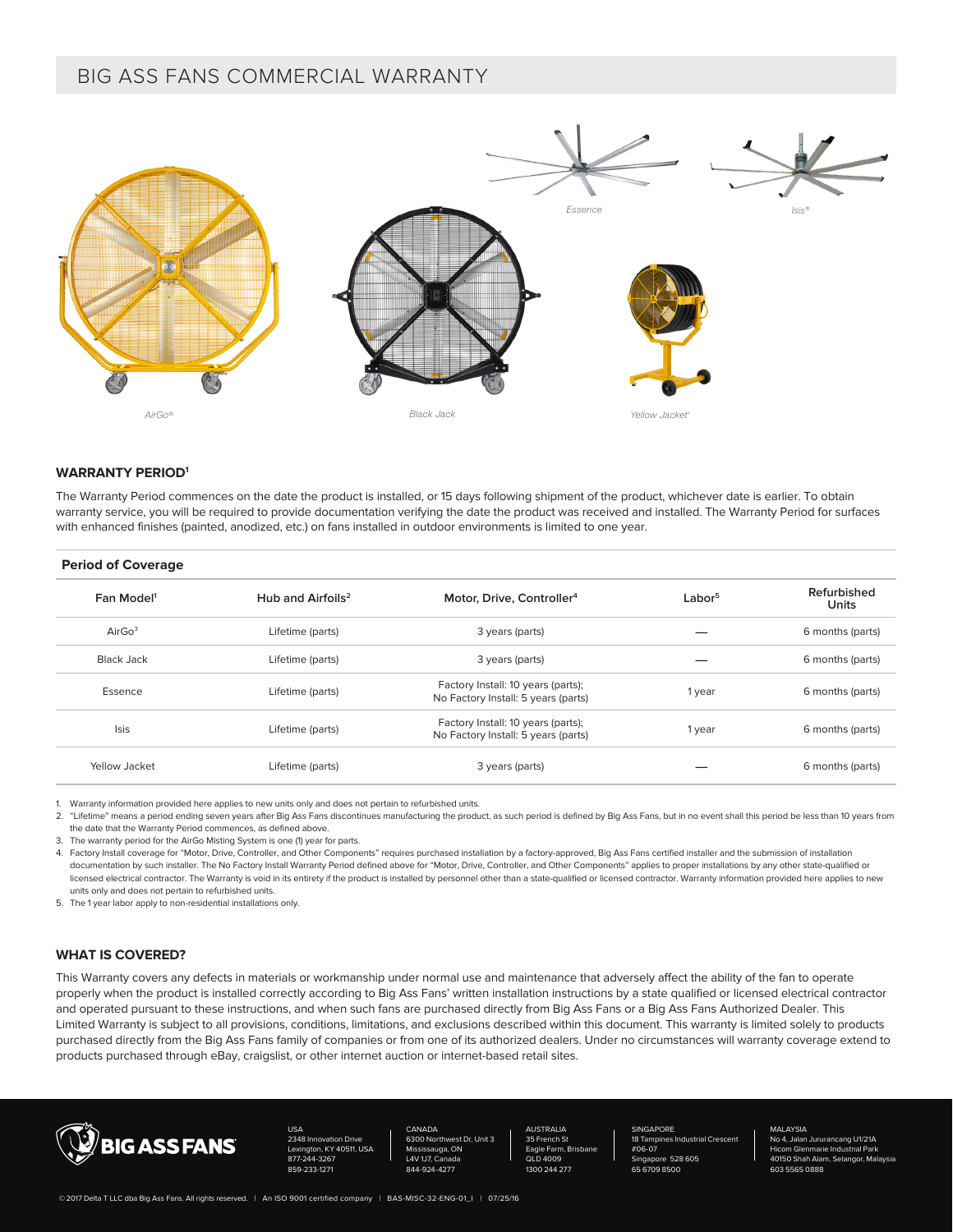# **WHO IS COVERED?**

This Warranty extends to the original purchaser and subsequent owners, but only while the fan remains at the site of the original installation. This Warranty extends through the first installation of the fan and terminates if the fan is moved or reinstalled at a new location.

# **WHAT WILL BIG ASS FANS DO?**

- 1. During the Warranty Period, Big Ass Fans will, at its option:
	- a. Repair or replace the affected components of any defective product;
	- b. Repair or replace the defective product; or
	- c. Refund the price you paid for the product upon return of the product to Big Ass Fans, shipping and insurance prepaid.
- 2. During the first 12 months of the Warranty Period, with purchase of factory installation for a commercial installation, Big Ass Fans will pay reasonable labor costs, as defined below, for repairing or replacing a defective fan or any defective components of the fan at the installation location. Alternatively, Big Ass Fans may, at its option, require return of the fan to Big Ass Fans for repair or replacement.

BIG ASS FANS WILL SHIP THE REPAIRED PRODUCT OR REPLACEMENT TO YOU AT NO CHARGE; HOWEVER, YOU ARE RESPONSIBLE FOR ALL COSTS OF REMOVAL, REINSTALLATION, AND SHIPPING OF THE PRODUCT TO THE BIG ASS FANS SERVICE CENTER.

The foregoing constitutes your exclusive remedy and the limit of liability for Big Ass Fans, and for any and all losses in connection with this product.

#### **WHAT STEPS ARE REQUIRED TO OBTAIN WARRANTY SERVICE?**

- 1. If the fan is operating, immediately turn off the fan.
- 2. Contact Big Ass Fans' Technical Support Department as soon after the issue is discovered as possible by:
	- a. Visiting the Big Ass Fans website and submitting a technical support form; or
	- b. Calling the Technical Support phone number listed for your region.
- 3. Once the Technical Support Representative has received your warranty claim, a case will be processed. In order to process this case, please have the following information available:
	- a. Your name, address, phone number, and installation address;
	- b. Product brand name, serial number, purchase price, and verification of product installation or premises possession date;
	- c. Detailed description of the problem you have experienced.
- 4. If the Technical Support Representative determines that the warranty claim is valid and that a replacement part is required, the Representative will process the claim and the replacement part will be shipped to you. Included in the shipment of the replacement part will be any shipping labels and documents needed to return the original part, including a Return Materials Authorization (RMA) number.

Your receipt of the replacement part constitutes your agreement to return the failed part to Big Ass Fans within 15 days of the receipt of the **replacement part delivery. If Big Ass Fans does not receive the original part, you will be invoiced for the retail cost of the replacement part, and you will be responsible for payment for the replacement part upon receipt of the invoice. Big Ass Fans reserves all rights it retains under law to collect the retail cost of the replacement part if the original is not returned as specified above.** 

- 5. Obtaining service may involve contacting a contractor to remove, repair, or replace the fan, or to remove the fan and return it to us. The cost of labor incurred, for factory installed fans, to remove, repair, or reinstall the fans will be covered only during the first 12 months after the warranty becomes effective, and only pursuant to the terms of the definition of "Labor" detailed in this Warranty.
- 6. If we ask you to ship the fan back to Big Ass Fans for repairs or replacement, we will prepay the shipping and insurance for factory installed fans during the first 12 months after the warranty becomes effective; however, you will have to repackage the fan in such a way that there is no damage to the fan in transit. You will be sent any return shipment documentation necessary to help you return the fan to Big Ass Fans. If we determine that no warrantable failure occurred or defect exists, we may invoice you for these shipping costs.

Please be patient while we arrange for or undertake the necessary warranty service. We will provide you with regular status updates, as well as shipment dates, if appropriate, until your fan is back in service.

## **CONDITIONS**

- 1. Big Ass Fans reserves the right to make the final determination, based on its own evaluation of the fan and all components, as to whether:
	- a. The problem in question is the result of a defect in design, workmanship, or materials, and not a result of error, misuse, or abuse on the part of the customer as set forth under the exclusions detailed in this Warranty;
	- b. Noise heard during operation is within normal operating levels, in which case this Warranty would be inapplicable. Note: Certain electrical, motor, or other operating noise may be impossible to eliminate due to the fan design and/or site conditions. Dissatisfaction with normal operating noise levels is not covered by this Warranty, and return of any fans for this reason will be subject to Big Ass Fans' Return Policy (see below).
	- c. Adverse site conditions, (including, but not limited to, excessive dust, heat, humidity, unstable electric service, or any other unknown or unforeseen condition that affects the proper operation of the products) improper application, or improper installation is determined to be the basis for the failure.
	- d. The problem or defect is material and requires action under this Warranty; and
	- e. The remedy of repair, replacement, or refund is appropriate.
- 2. If Big Ass Fans determines, in its sole discretion, that the appropriate remedy under the Warranty is a refund, the refund amount will be limited to the price paid by the customer for the product alone, and under no circumstances will it include the cost of labor, shipping, handling, packaging, or any other incidental or consequential costs incurred or anticipated by the customer.



USA **Tion Drive** Lexington, KY 40511, USA -3267 859-233-1271

CANADA et Dr, Unit 3 Mississauga, ON L4V 1J7, Canada 844-924-4277

AUSTRALIA 35 French St Eagle Farm, Brisbane QLD 4009 1300 244 277

**SINGAPORE Irial Crescent** #06-07 528 605 65 6709 8500

MALAYSIA

No 4, Jalan Jururancang U1/21A Hicom Glenmarie Industrial Park 50 Shah Alam, Selangor, Malaysia 603 5565 0888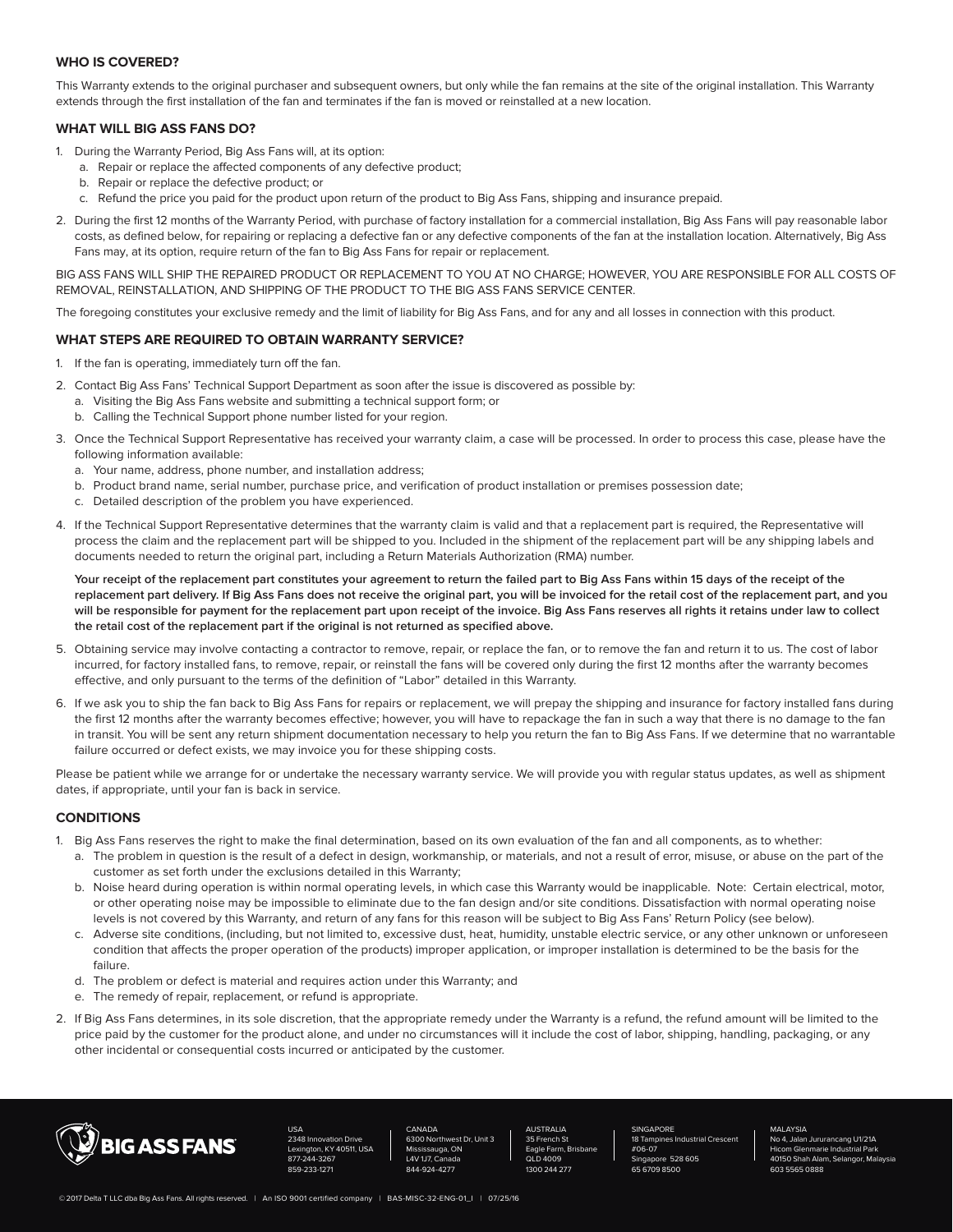- 3. With respect to replacement or repair rendered, Big Ass Fans reserves the right to use replacement parts that are refurbished. Big Ass Fans warrants that the parts replaced or repaired, whether or not they have been refurbished or are original equipment, will operate properly and be free from defects in materials and workmanship for a period of 90 days from the date of shipment to the customer, or for the remainder of the original warranty period, whichever is longer.
- 4. A service fee, parts replacement fee, and shipping charges may be imposed if any fan is returned for warranty service that is missing components or that has been modified in any way. Such fees and charges will vary based upon the actual material and labor costs necessary to replace missing or modified parts and to return the fan to its original factory condition.

## **RETURN POLICY**

Returns must be received within 90 days of shipment. The customer will be responsible for return freight charges. A restocking fee of 25% for unopened boxes and 50% for opened boxes applies to all returns.

#### **WHAT IS NOT COVERED?**

This warranty is only valid within Australia, Singapore, and Malaysia. No other written or oral warranties apply, and no employee, agent, dealer, or other person is authorized to give any warranties on behalf of Big Ass Fans.

#### **ATTENTION: Under no circumstances will the Big Ass Fans be responsible for remedial work necessary to correct installation procedures by others that do not conform to those established by the instructions, codes, and standards described under items 2 through 3.d below.**

- 1. Units purchased from any entity other than Big Ass Fans or a Big Ass Fans Factory Authorized Dealer.
- 2. Units or components where the serial number or part number sticker has been removed or defaced.
- 3. Defects, malfunctions, failure or physical damage caused by unauthorized service/parts and improper installation, adverse site conditions (including, but not limited to, excessive heat, dust or humidity, unstable electric service, or any other unknown or unforeseen condition that affects the proper operation of the products), mishandling, modifications, or damage while in your possession including failure to provide reasonable and necessary maintenance, which shall include, but not be limited to:
	- a. Failure to follow the required installation procedures specified in the Big Ass Fans-supplied Installation Manual and in all other documentation supplied with the fans and related equipment;
	- b. Failure to follow all relevant codes and ordinances including, but not limited to, any applicable electric codes or similar codes and other jurisdictional (including provinces and localities) local building codes;
	- c. Failure to follow electrical engineering industry standards regarding the approved method of installing solid-state electrical equipment having the characteristics of the fan, the fan control, and their related components, even if such standards are not specifically referenced in any instructions or literature supplied by Big Ass Fans;
	- d. Failure to use properly all installation and mounting hardware supplied by Big Ass Fans;
	- e. Any modification or alteration of, or adjustment to the fans, fan control, and/or mounting and installation hardware and/or any disassembly of the major components of the fans and fan controls for any purpose whatsoever, including any attempt to diagnose and/or repair any problem, without prior written authorization from Big Ass Fans' Technical Support Department;
	- f. Misuse, abuse, accidents, unreasonable use, or Acts of God;
	- g. Incorrect electric current, voltage, or supply;
	- h. Failure to use fan controls supplied by Big Ass Fans unless:
		- i. Big Ass Fans' Technical Support Department has provided written permission prior to installation; and
		- ii. The fan controls are built, operated, and maintained according to specifications provided to and approved by Big Ass Fans' Technical Support Department.
	- i. Failure to perform periodic maintenance as detailed in the Big Ass Fans-supplied installation manual.
- 5. Consequential or incidental damages sustained by any person, entity, or structure as a result of any breach of these warranties, except where such damages may not be excluded by law.
- 6. Claims made for products that have not been paid for in full.
- 7. Damage caused by premises structural defects, structural movement or settlement, exposure to chemicals, salt water, acid rain or other corrosive elements, excessive humidity, and/or wind.
- 8. Normal changes to the finish caused by ordinary use or damage to non-factory applied finishes.
- 9. Damage or failure caused by subjection of the product to conditions outside its design limitations.
- 10. Defects reported more than 90 days from when they were discovered or should have been discovered.
- 11. With regard to electrical and electronic components provided by Big Ass Fans that comprise part of the products, including motors, motor drives, and variable frequency drives, Big Ass Fans relies on the determination by the original manufacturer as to whether the failure of such component was the result of a defect. If the manufacturer of such component determines that there was no defect and therefore refuses to cover it under warranty, Big Ass Fans likewise will not warranty such item unless Big Ass Fans determines that the failure of such electrical or electronic component was the result of a defect of design, workmanship, or material within some other part of the products.

# **DEFINITIONS**

1. "Labor" shall mean on-site technical service provided by Big Ass Fans during the first year that the product is in service. At Big Ass Fans sole discretion, this may be employees of Big Ass Fans or qualified technicians contracted by Big Ass Fans. Big Ass Fans will not reimburse customers or independent



USA **Tion Drive** Lexington, KY 40511, USA 1-3267 859-233-1271

CANADA et Dr, Unit 3 Mississauga, ON L4V 1J7, Canada 844-924-4277

AUSTRALIA 35 French St Eagle Farm, Brisbane QLD 4009 1300 244 277

**SINGAPORE Irial Crescent** #06-07 528 605 65 6709 8500

#### **MALAYSIA**

No 4, Jalan Jururancang U1/21A<br>Hicom Glenmarie Industrial Park Hicom Glenmarie Industrial Park 50 Shah Alam, Selangor, Malaysia 603 5565 0888